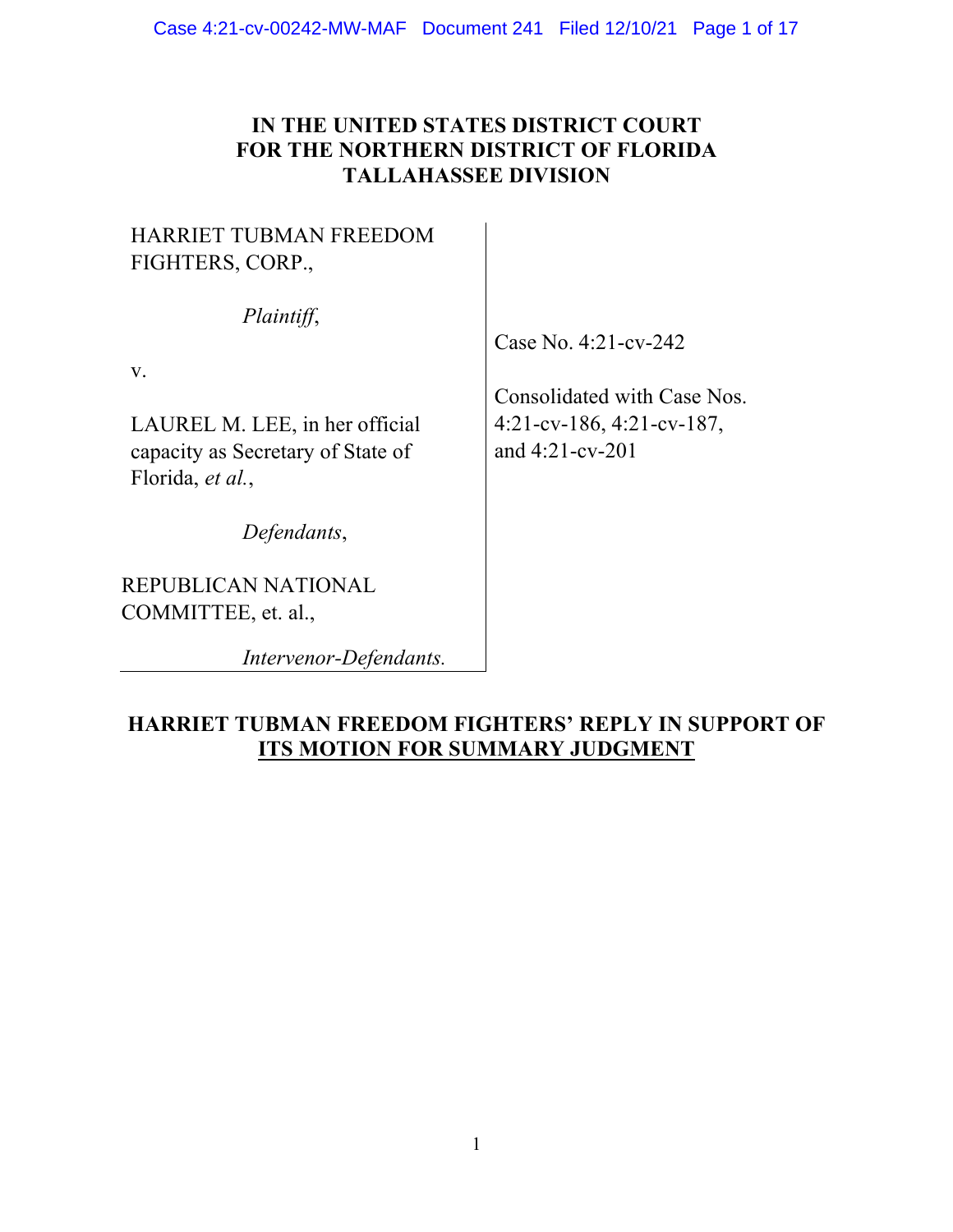# **TABLE OF CONTENTS**

| 'age                                                                                                                                                        |  |
|-------------------------------------------------------------------------------------------------------------------------------------------------------------|--|
|                                                                                                                                                             |  |
| П.                                                                                                                                                          |  |
| Undisputed facts establish concrete and articularized injuries to HTFF's<br>A.                                                                              |  |
| <b>B.</b><br>HTFF is entitled to summary judgment on its compelled speech claim<br>because Defendants have not demonstrated evidence establishing a genuine |  |
| $\mathcal{C}.$<br>HTFF is entitled to summary judgment on its Due Process Claim13                                                                           |  |
|                                                                                                                                                             |  |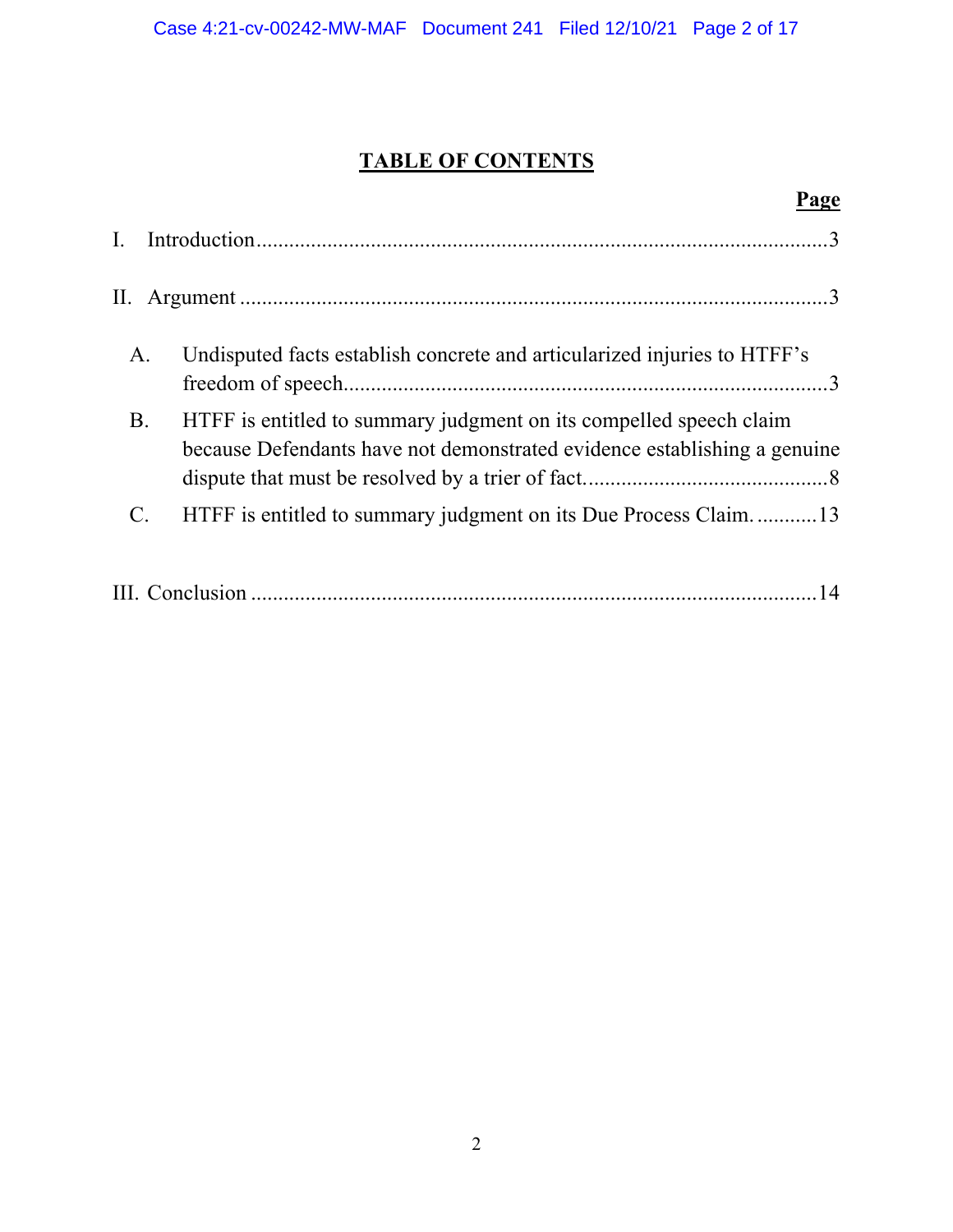### **I. Introduction**

In their Response in Opposition to HTFF's Motion for Summary Judgment ("Defendants' Response"), Defendants fail to marshal any "affirmative evidence…to defeat [HTFF's] properly supported motion for summary judgment." *See United States v. Gilbert*, 920 F.2d 878, 882–83 (11th Cir. 1991) (quoting *Anderson v. Liberty Lobby, Inc*., 477 U.S. 242, 257 (1986)). Defendants also fail to identify any "genuine factual issues that properly can be resolved only by a finder of fact," *id.* at 883 (quoting *Anderson*, 477 U.S. at 250). Instead, as discussed in more detail below, Defendants' new arguments do nothing to alter the ineluctable conclusion that the record evidence and applicable law demonstrate that HTFF has suffered an injury and the Disclaimer and Disclosure Requirement cannot satisfy the applicable constitutional standards. Accordingly, HTFF is entitled to summary judgment on its compelled speech and vagueness claims.

# **II. Argument**

# **A. Undisputed facts establish concrete and particularized injuries to HTFF's freedom of speech.**

Defendants' Response asserts that HTFF "does not establish a 'concrete and particularized' injury in fact attributable to" the Requirement. Defs.' Resp., ECF 230 at 5 (citing *Lujan v. Defs. of Wildlife*, 504 U.S. 555, 560 (1992)). Specifically, Defendant contends that, because HTFF was a nascent 3PVRO upon SB 90's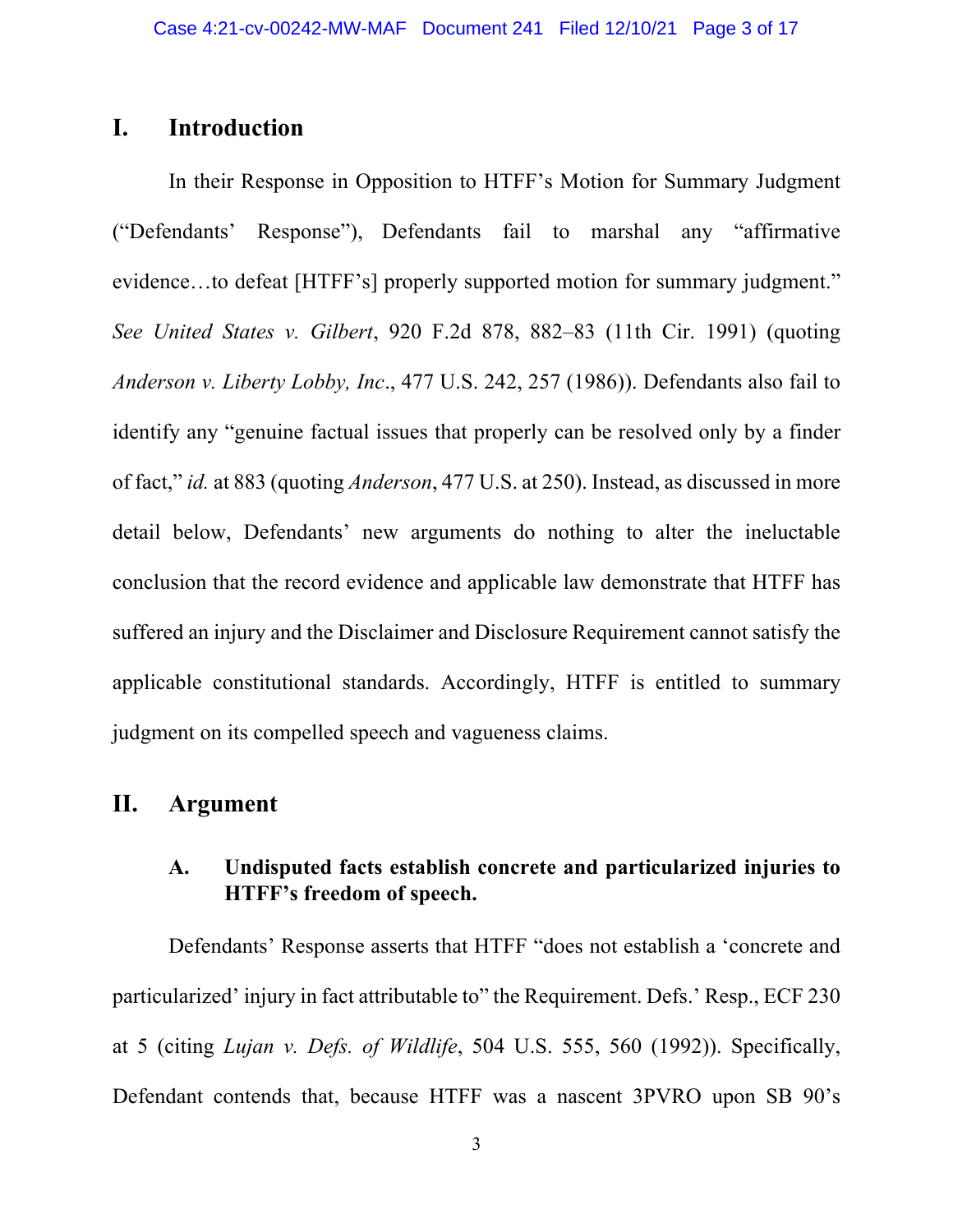enactment, "it is simply not possible that Plaintiff 'diverted' funds to comply with it." *Id.* at 6; *cf.* Pl.'s Opp'n to Defs.' Mot. for Summ. J., ECF 232 at  $4-11$ .<sup>1</sup>

As HTFF explained in its brief in opposition to Defendants' Motion, Defendants misstate the standard for diversion of resources standing and ignore that this court already found compelled speech to be an additional cognizable injury. *See*  ECF 232 at 4–11; Op. on Mots. To Dismiss, ECF 190 at 14. HTFF therefore incorporates the relevant portion of its Opposition in the interest of brevity, *see* ECF 232 at 4–11, and focuses here on Defendant's new arguments.

First, Defendants claim that HTFF's own deposition and discovery responses are "not evidence at all" and constitute merely conclusory allegations about diversion of funds. ECF 230 at 6. Yet HTFF produced documentation demonstrating its diversion of resources and HTFF's representative testified at length about that very topic. <sup>2</sup> HTFF produced training materials reflecting time HTFF spent

<sup>&</sup>lt;sup>1</sup> Large portions of Defendants' Response are copied and pasted from their own Motion for Summary Judgment ("Defendants' Motion"), which HTFF addressed in its own Response in Opposition to Defendants' Motion. *Compare* Mem. of Law in Supp. of Defs.' Mot. for Summ. J., ECF 215-1 at 5–8, 9–19 *with* Defs.' Opp'n to Pl.'s Mot. for Summ. J., ECF 230 2–4, 8–20; *see*  Pl.'s Opp'n to Defs.' Mot. for Summ. J., ECF 232 at 4-11 (addressing HTFF's standing) & 11-27 (addressing HTFF's constitutional claims). Therefore, HTFF hereby incorporates its Response to Defendant's Motion for Summary Judgment, ECF 232, and the foregoing Reply will focus on those arguments and factual assertions newly advanced in Defendants' Response. *See* N.D. Fla. Loc. R. 56.1(D).

<sup>2</sup> *See, e.g*., ECF 214-18 at 301, Ex. 3 to HTFF Dep. I, 302, Ex. 4 to HTFF Dep. I; ECF 227-1, HTFF Decl. ¶¶ 6, 10, 12, 15–19, 21, 23–32, 35; ECF 227-2, HTFF Dep. I, 43:3–16, 44:25–45:13, 45:21–47:7, 48:6–10, 50:2–18, 62:20–63:7, 70:25–71:6, 121:8–15, 122:10–16, 123:16–124:8; ECF 227-5 at 3, Pl.'s Supp. Resp. to SoS Interrogs., No. 8; ECF 227-6; ECF 227-7 at 4–5, 9–10, Pl.'s Resp. to Intervenor-Defs.' Interrogs., Nos. 3 (ii–iii), 10 (ii); ECF 212-24 at 3–5, Pl.'s Supp. Resp. SoS Request for Prod. (RFP), Nos. 5, 9, 12, 13.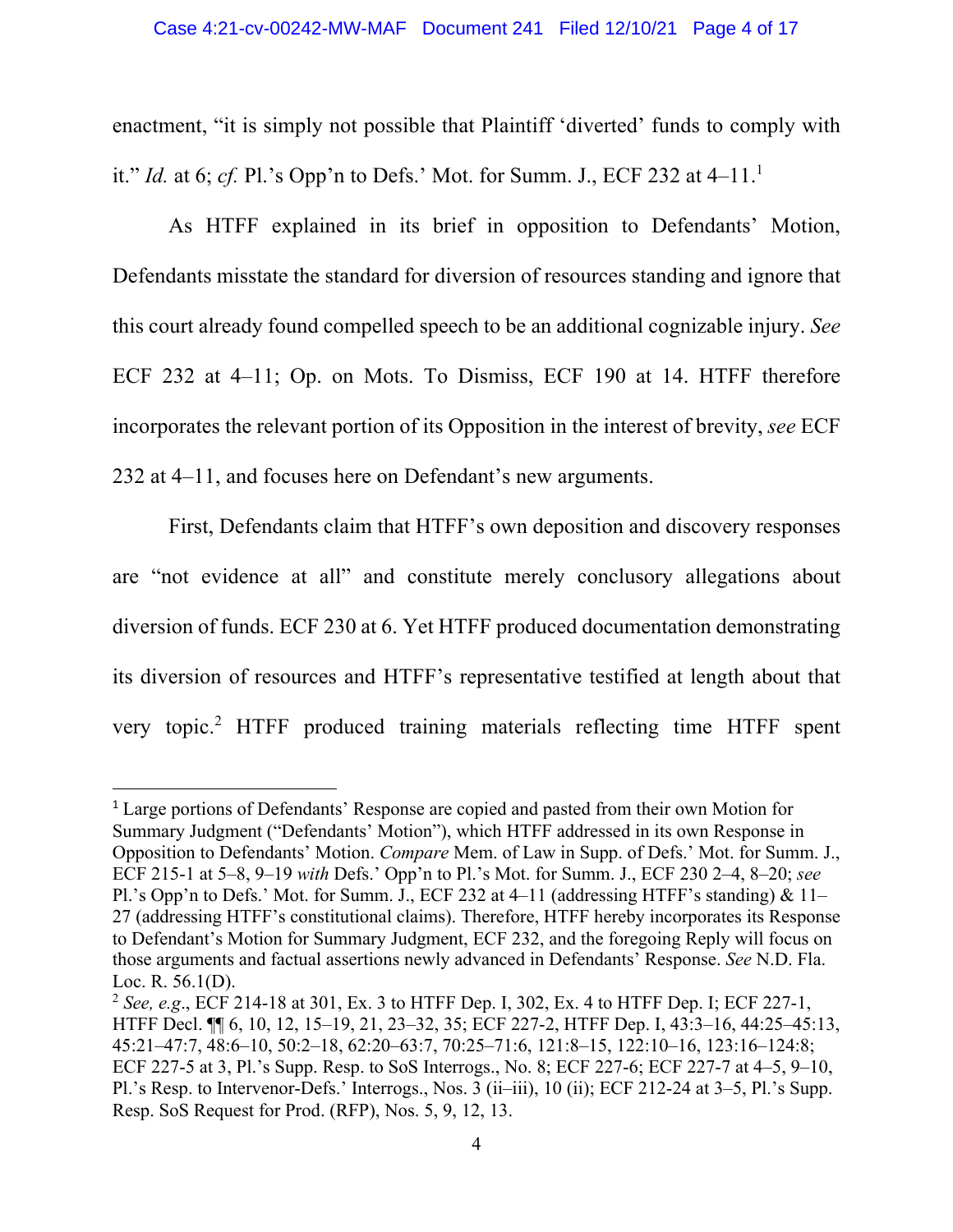conducting trainings specifically covering the Requirement.3 This included material given to and discussed with its canvassers to help them educate and maintain the trust of prospective voters who have concerns as a result of the mandatory disclaimer and disclosures.4 HTFF further produced—and was questioned in deposition regarding—the acknowledgment forms and a receipt it uses in its interactions with potential voters to ensure it has delivered—and can document delivering—the disclaimer.<sup>5</sup> This more than satisfies the standing requirement.

It makes no difference here that HTFF has relied on its deposition testimony, discovery responses and productions to establish this fact. The lone authority Defendants point to in support of their argument that this would be insufficient to prove standing, *City of Miami Gardens v. Wells Fargo, Inc.*, 956 F.3d 1319 (11th Cir. 2020) (Mem), does not advance any such proposition; rather, the court held that the plaintiff lacked standing because its alleged injury was too "attenuated" and speculative, 956 F.3d at 1321–22, and had failed to show how extended discovery pursuant to Fed. R. Civ. P. 56(d) would help it establish standing, *id.* at 1324. That is not the case here.

<sup>3</sup> ECF 227-1 ¶¶ 15–19; ECF 240-1 ¶¶ 2–4, HTFF Reply Decl.; ECF 240-1, at 7, 12–14, Ex. A to HTFF Reply Decl. (New Hire Training materials), 19, Ex. B (training agenda email); ECF 214- 19 at 116–17, Ex. 12 to HTTF Dep. II (SB 90 Rebuttal Form).

<sup>4</sup> ECF 214-19 at 116–17, Ex. 12 to HTFF Dep. II (SB 90 Rebuttal Form); ECF 240-3, HTFF Dep. II, 202:12–203:21, ECF 240-1 ¶ 3, HTFF Reply Decl.

<sup>5</sup> ECF 214-18 at 301, Ex. 3 to HTFF Dep. I; ECF 214-18 at 302, Ex. 4 to HTFF Dep. I; ECF 240- 1 ¶ 4, HTFF Reply Decl.; ECF 214-18, HTFF Dep. I, 71:7–72:13; ECF 240-2, HTFF Dep. I, 72:20–74:9.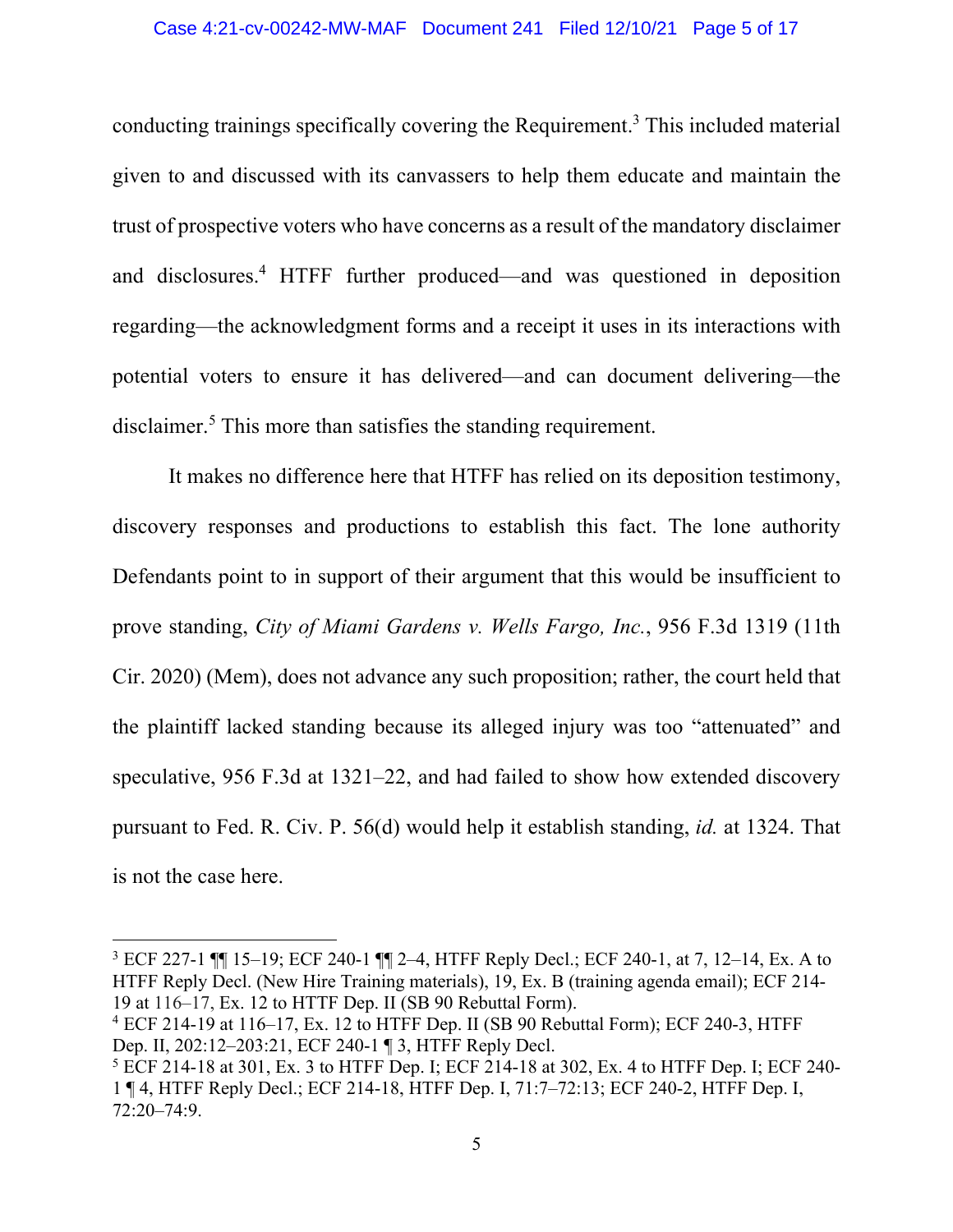Defendants further argue that HTFF has not identified specific amounts diverted as a result of the Requirement. ECF 230 at 6. It does not have to. The Eleventh Circuit has not required organizations alleging injury for diversion of funds to identify specific amounts of diverted funding in order to prove standing. *See Ga. Latino All. for Hum. Rts. v. Governor of Ga.*, 691 F.3d 1250, 1260 (11th Cir. 2012) (no dollar amount identified); *Common Cause Ga. v. Billups*, 554 F.3d 1340, 1350 (11th Cir. 2009) (accord); *Fla. State Conf. of NAACP v. Browning*, 522 F.3d 1153, 1166. (11th Cir. 2008) (accord). Defendants cite *Jacobsen v. Fla. Sec'y of State*, 974 F.3d 1236 (11th Cir. 2020), but that case helps HTFF. There, the court found that plaintiffs had not satisfied the injury-in-fact requirement under the diversion of resources theory because they failed to identify "what activities the [organizations] would divert resources away *from* in order to spend additional resources on combatting the [challenged law's] primacy effect." 974 F.3d at 1250 (emphasis in original). HTFF, by contrast, *has* identified activities from which it has diverted funds in order to provide trainings on the Requirement for canvassers and produce compliance forms for voters to acknowledge and sign. *See* Pl.'s Mem. of Law in Supp. of Mot. for Summ. J., ECF 216 at 14; Pl.'s Opp'n to Defs.' Mot. for Summ. J., ECF 232 at 9. Absent the Requirement, it would have used these funds "to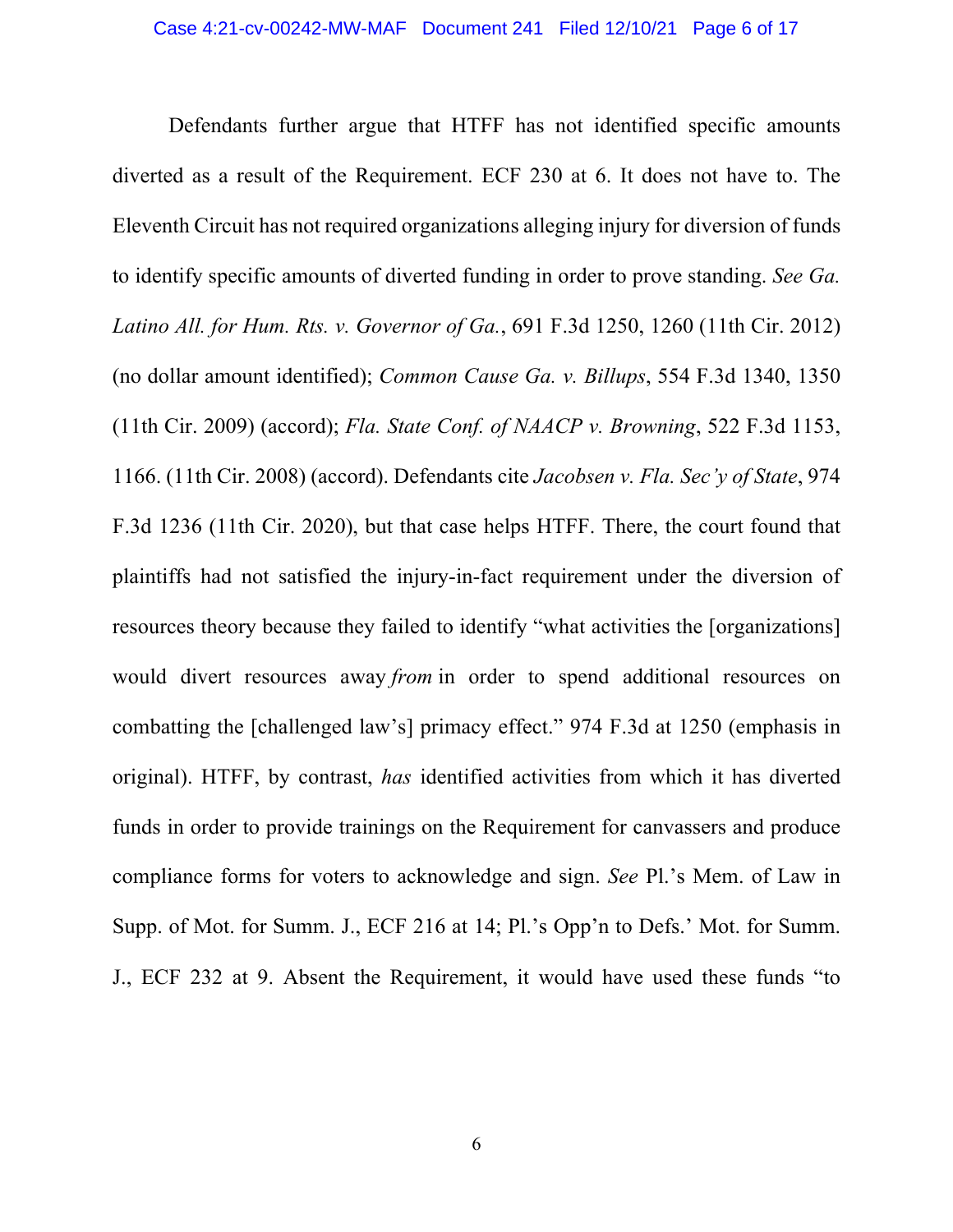generate educational materials, hire more canvassers, and build community capacity to train staff and print additional forms."6 ECF 216 at 14; ECF 232 at 9 (accord).

Defendants appear to ignore any other basis for HTFF's injury. But as this Court already held, a content-based government regulation compelling private speech creates its own cognizable injury separate and apart from a diversion of resources injury. ECF 190 at 14. Defendants admitted in their own opening brief, and appear to concede in their opposition brief, that the Requirement is a contentbased regulation conveying government speech. *See* ECF 215-1 at 13; ECF 230 at 17. Therefore, by its very nature, the Requirement hinders HTFF's freedom of expression.

In sum, "the injury-in-fact requirement [is] applied most loosely where First Amendment rights are involved . . . ." *Harrell v. Fla. Bar*, 608 F.3d 1241, 1254 (11th Cir. 2010). The Supreme Court recognizes that the injury created by laws compelling speech is "at least as threatening" as that caused by laws restricting speech and that compelled speech in fact causes "additional damage." *Janus v. Am. Fed'n of State, Cnty., & Mun. Emps., Council 31*, 138 S. Ct. 2448, 2464 (2018)). Such laws are "presumptively unconstitutional." *Nat'l Inst. of Fam. & Life Advocs. (NIFLA) v. Becerra*, 138 S. Ct. 2361, 2371 (2018). The nature of the First Amendment injuries asserted and the undisputed facts HTFF presented through documentation and

<sup>6</sup> ECF 227-2, HTFF Dep. I, 43:3–11, 46:1–11.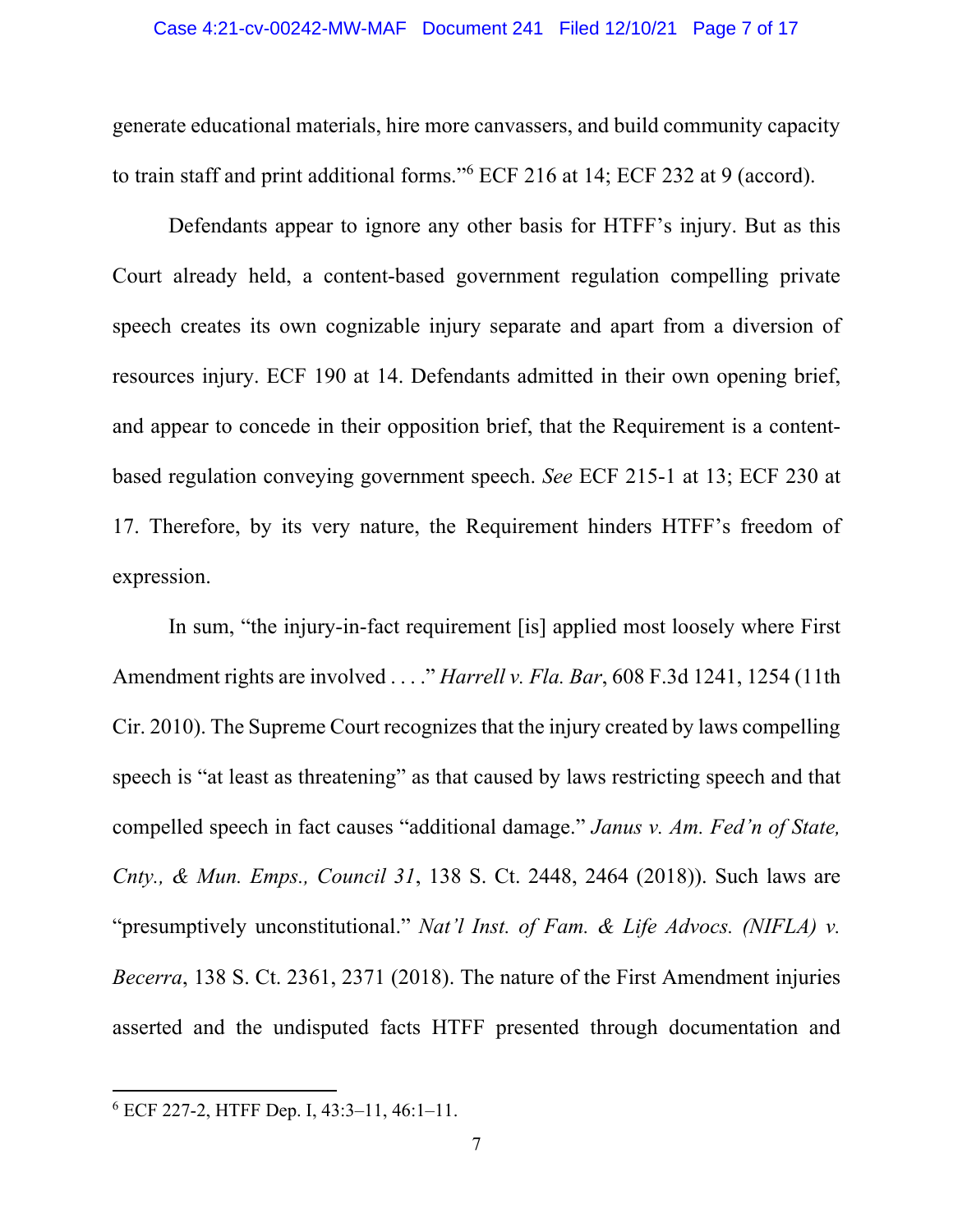testimony demonstrate, as a matter of law, that it suffered an injury-in-fact sufficient to confer standing.

**B. HTFF is entitled to summary judgment on its compelled speech claim because Defendants have not demonstrated evidence establishing a genuine dispute that must be resolved by a trier of fact.**

Here, as in their Response to HTFF's Motion for Summary Judgment, Defendants rely on the *Zauderer* and *Central Hudson* cases to attempt to minimize HTFF's First Amendment claims. *See* ECF 230 at 8–17. For the reasons advanced in HTFF's Response, neither exception applies. *See* ECF 232 at 16–20. As discussed below, Defendants' analysis muddles the applicable standard and ignores undisputed material facts.

Since the civil rights era, voter registration drives have been a central means used by advocacy groups to fight voter apathy and disenfranchisement. In 1965, it was a voter registration drive in Selma, Alabama that led to Martin Luther King Jr.'s historic march and federal protections against discrimination in voting. *See generally Shelby Cty., Ala. v. Holder*, 570 U.S. 529, 581–82 (2013) (Ginsburg, J., dissenting); *United States v. McLeod*, 385 F.2d 734, 737 n.1 (5th Cir. 1967). Yet Defendants attempt to turn the stringent First Amendment protections for core political speech on their head. At one point, they argue that professional fundraisers' speech warrants *more* protection than that of civic groups advocating for political change through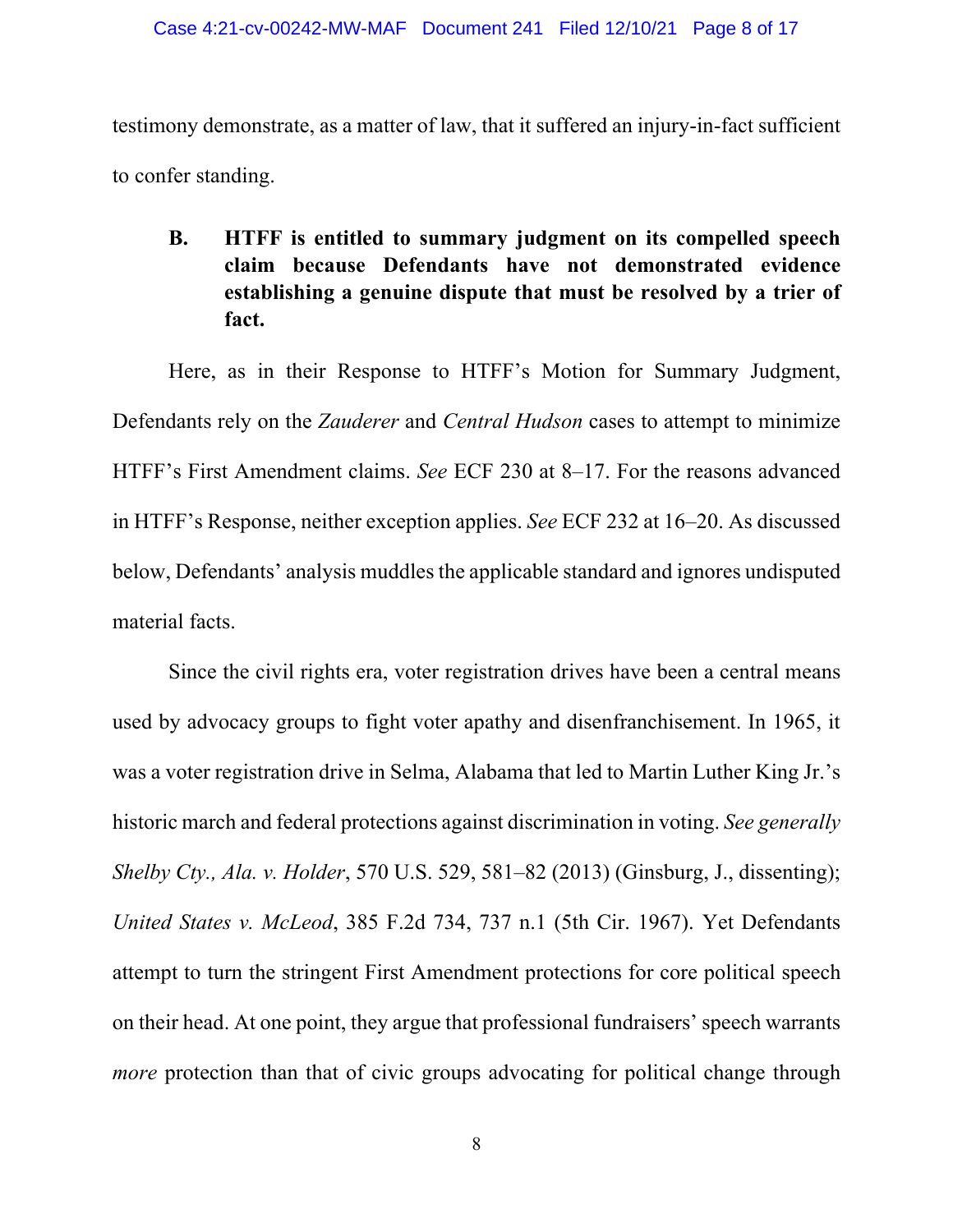their voter registration activities. *See* ECF 230 at 12 ("Under *Riley*, advocacy and persuasion are part and parcel of solicitation: *i.e*., persuading someone to financially support a cause because of agreement with its mission or message. The notification provision does not similarly implicate First Amendment protections in the way solicitation does with its quintessentially persuasive speech and advocacy.").

Defendants further assert, with no supporting case law or basis in the record evidence, that "the statement that 3PVROS may deliver registration applications late is not intertwined with core protected speech." *Id.* They attempt to slice and dice HTFF's voter registration activity into parts, claiming it consists of no more than filling out forms. *Id*. But HTFF's interactions with potential voters are far from transactional; they go the heart of its First Amendment right to engage in political speech free from government control. Like the petition circulation at issue in *Meyer v. Grant*, 486 U.S. 414 (1988), voter registration drives are "core political speech" which involves "interactive communication concerning political change." 486 U.S. at 418; *League of Women Voters of Fla. v. Browning*, 863 F. Supp. 2d 1155, 1158 (N.D. Fla. 2012) ("[E]ncouraging others to register to vote" is "pure speech" and "core First Amendment activity."); *League of Women Voters of Fla. v. Cobb*, 447 F. Supp. 2d 1314, 1334 (S.D. Fla. 2006) (holding that "the collection and submission of" applications gathered in a voter registration drive "is intertwined with speech and association."). HTFF's description of its work confirms the nature of its speech: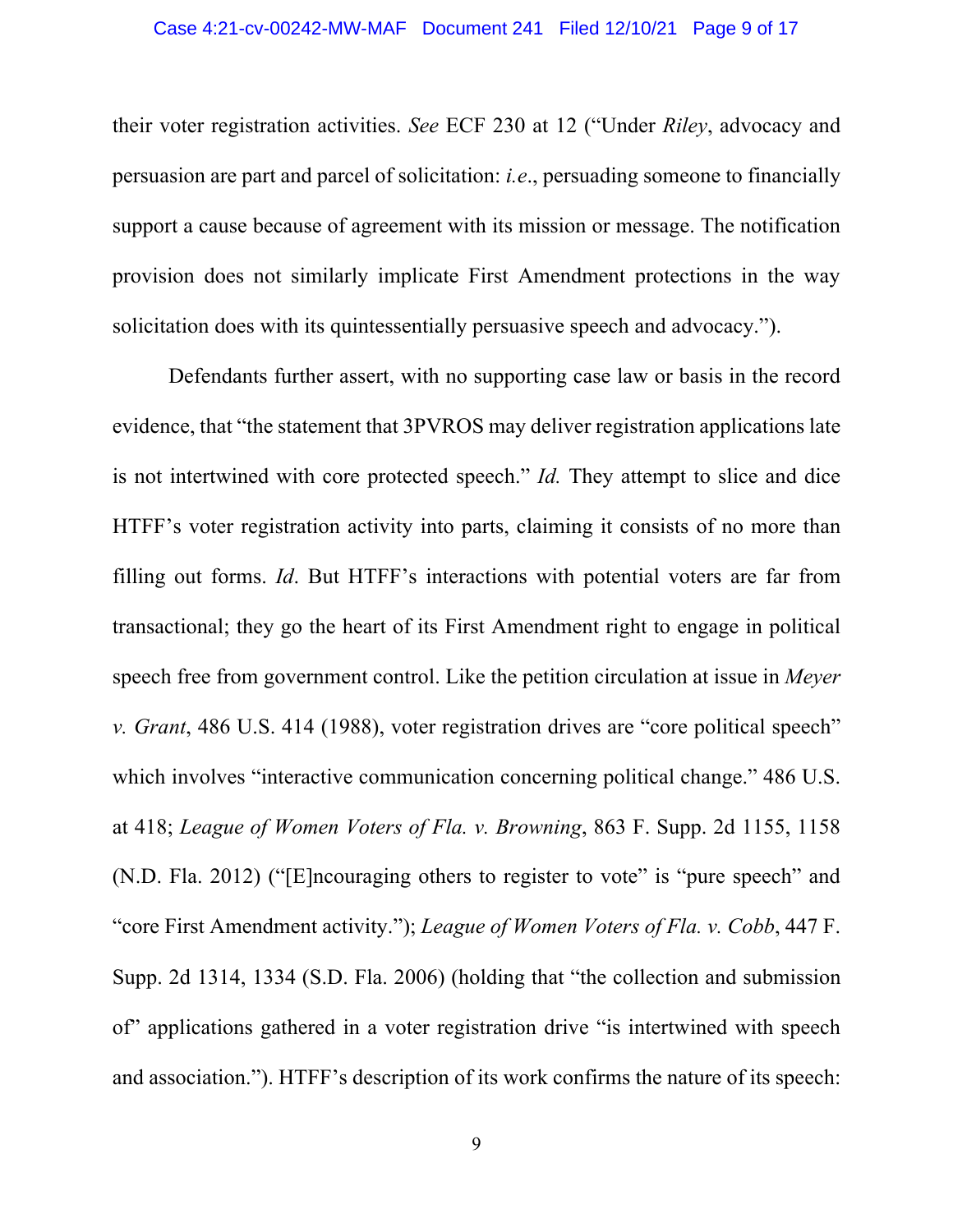In beginning the conversation with potential voters about voter registration, HTFF gives them information about how voting works and how to use the democratic process to advocate for themselves and their community. We listen to people, explain the voter registration process, answer questions, and allay their concerns so they can trust the voter registration process and HTFF to help them navigate it.<sup>7</sup> Those conversations go beyond just discussing voter registration or handing out forms; they are also about why voting is important, how democracy works, and how people can advocate for changes in their community, which is all part of HTFF's integrated civic engagement mission.<sup>8</sup>

HTFF further notes that their ability and experience in helping voters fully complete the registration form and overcome the barriers and challenges to submitting it is critical to their message.9 Indeed, their "message would not be complete or effective if [they] only told people to register to vote and handed them a form to complete themselves."10 Instead, they "persuade the community members to register, help guide them through correctly completing the form, and develop their trust in HTFF to submit their application."11 *See also* Pl.'s Opp'n to Defs.' Mot. Summ. J., ECF 232 at 28–29 (discussing authority confirming voter registration drives are core political speech). HTFF's activities are precisely the "quintessentially persuasive speech and advocacy" Defendants try to distinguish. Defs.' Opp'n to Pl.'s Mot. for Summ. J., ECF 230 at 12.

<sup>9</sup> ECF 240-1 ¶ 7, HTFF Reply Decl.

 $7$  ECF 227-1, ¶ 23.

 $8$  *Id.*  $\P$  24.

 $10$  *Id.*  $\blacksquare$  8.

<sup>11</sup> *Id.*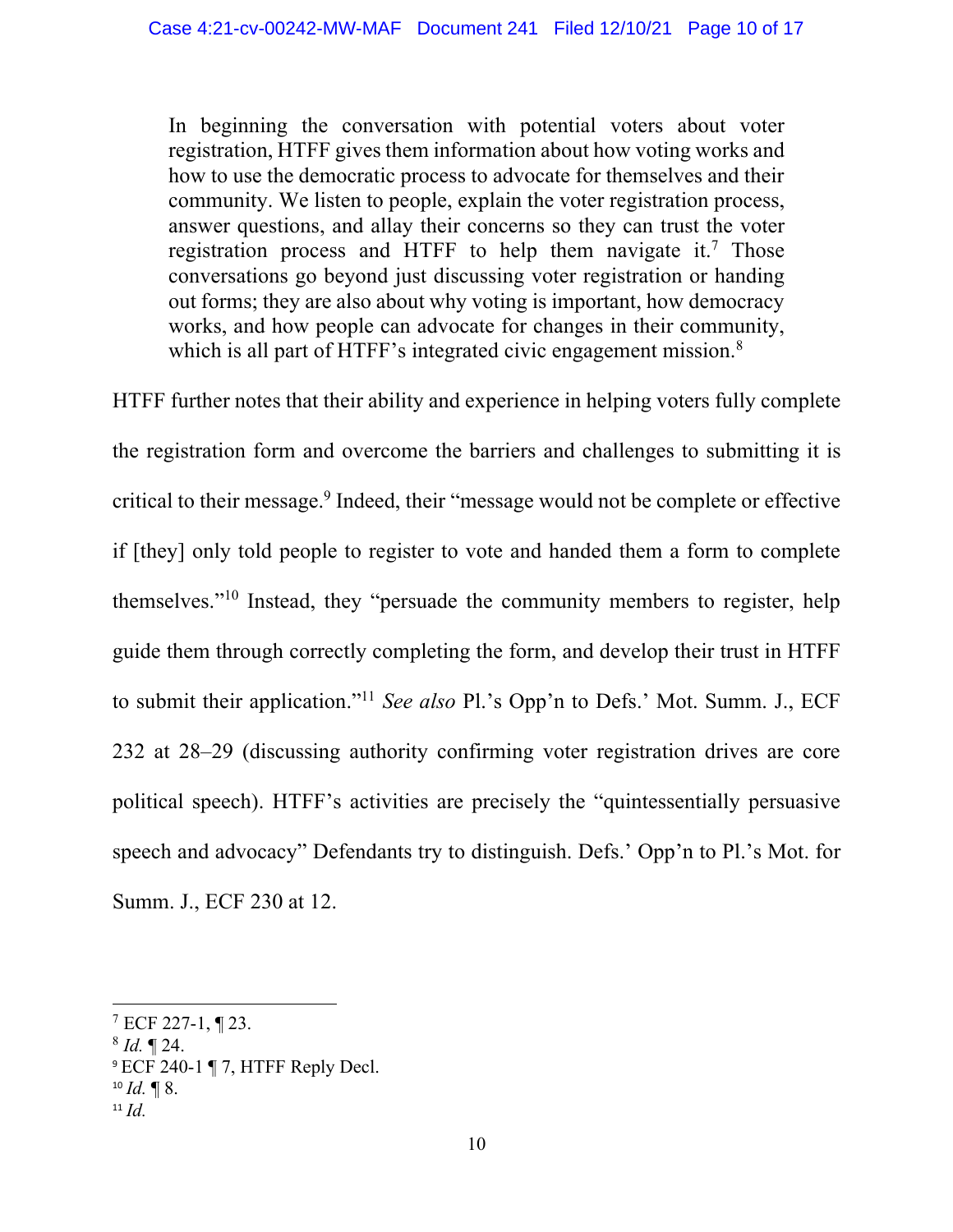Defendants also make much of 3PVROs' fiduciary duty both as to their arguments for lesser scrutiny and as to the state's asserted interest, but concede that it is only at "the point at which the prospective voter decides whether or not to rely on the 3PVRO to deliver his or her registration application, [which] thereby impos[es] a fiduciary duty on it to do so timely." ECF 230 at 16 (citing Fla. Stat. § 97.0575(3)(a) (2021)). In other words, the fiduciary duty only attaches when an eligible voter entrusts the person's completed application to the 3PVRO. *See also* Pl.'s Opp'n to Defs.' Mot. for Summ. J., ECF 232 at 27. Defendants in effect argue that HTFF's speech enjoys full protection until an eligible voter submits a completed voter registration form to it, at which point its speech preceding that moment retroactively becomes subject to less protection. Again, they do not advance any case law to support this novel interpretation of the First Amendment. But HTFF must issue the required disclaimer and disclosures during each interaction, even to individuals who ultimately decide not to register through HTFF. The Requirement is therefore not narrowly tailored to satisfy the state's asserted interest in enforcing 3PVROs' compelled speech, because it reaches HTFF's speech with individuals to whom it does not owe a fiduciary duty.

Defendants also contend that Florida is not required here to use the least restrictive means to achieve its ends. ECF 230 at 16–17. But content-based regulations of protected speech such as this one must employ "the least restrictive or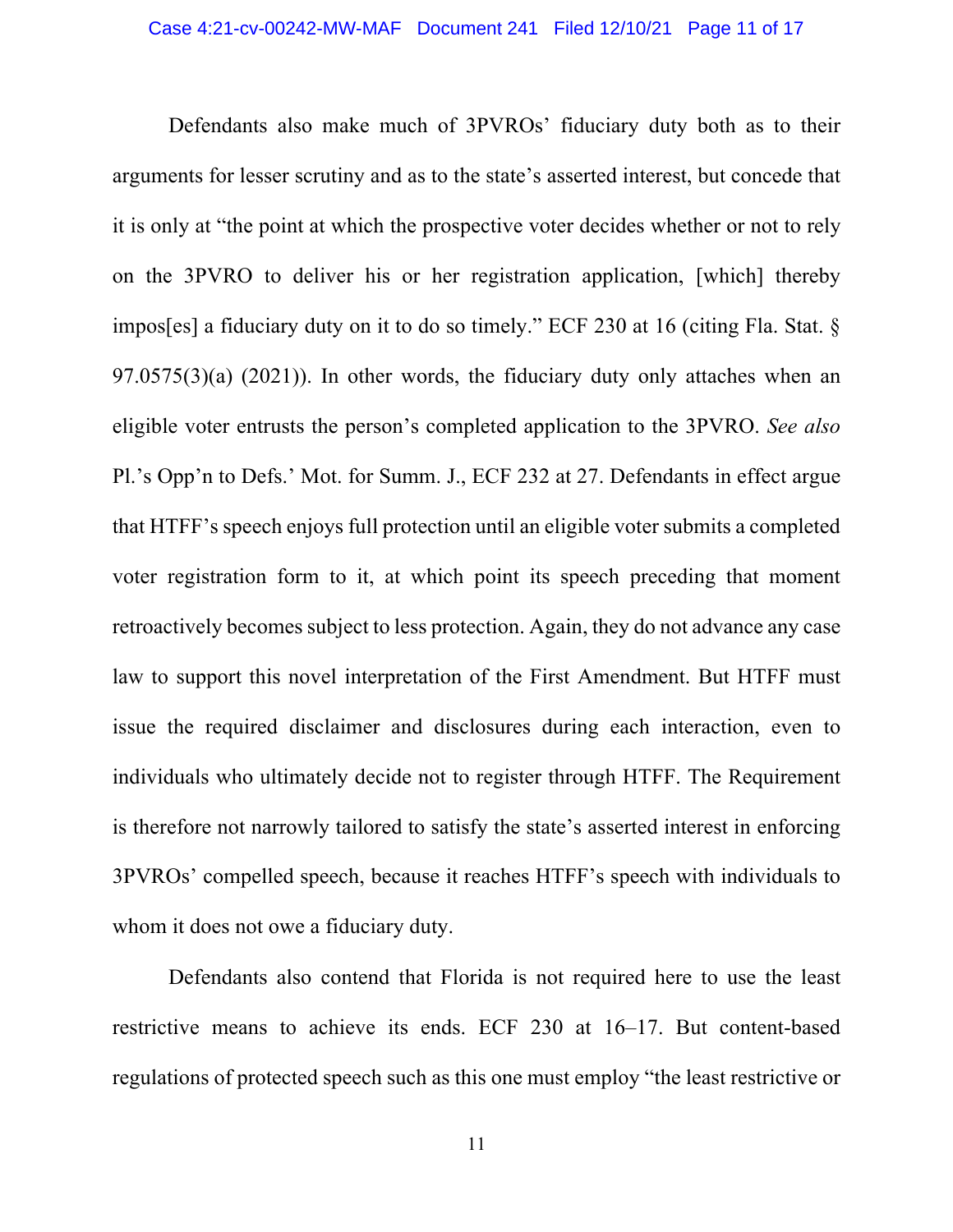#### Case 4:21-cv-00242-MW-MAF Document 241 Filed 12/10/21 Page 12 of 17

least intrusive means" for accomplishing the State's compelling interests. *McCullen v. Coakley*, 573 U.S. 464, 486 (2014) (quoting *Ward v. Rock Against Racism,* 491 U.S. 781, 798 (1989)); *KH Outdoor*, 458 F.3d at 1269. The Requirement does not meet this standard. *See* ECF 216 at 17–27.

Defendants also attempt to defend the Requirement's constitutionality on the grounds that having 3PVROs serve as the State's mouthpiece "is the best way and time to communicate that information . . .". ECF 230 at 17. They do not cite to any precedent holding that the government may coopt a private party's speech if it determines that doing so is the best way to meet its interests. *Cf. Walker v. Tex. Div., Sons of Confederate Veterans, Inc.*, 576 U.S. 200, 208 (2015) ("[T]he Free Speech Clause itself may constrain the government's speech if, for example, the government seeks to compel private persons to convey the government's speech.")*.* 

Defendants further attempt to paint HTFF as similar to a state agent or licensee, in order to argue that its speech is entitled to less protection under *Zauderer*. ECF 230 at 12. It is true that HTFF must register with the state; but HTFF is a private actor that, unlike a deputy registrar, is not acting on the state's behalf and cannot make eligibility decisions to officially register a voter on the rolls. *See also NIFLA*, 138 S. Ct. at 2375 (designating the speech of a "wide array of individuals" as "professional speech" subject to lesser scrutiny would "give[] the States unfettered power to reduce a group's First Amendment rights by simply imposing a licensing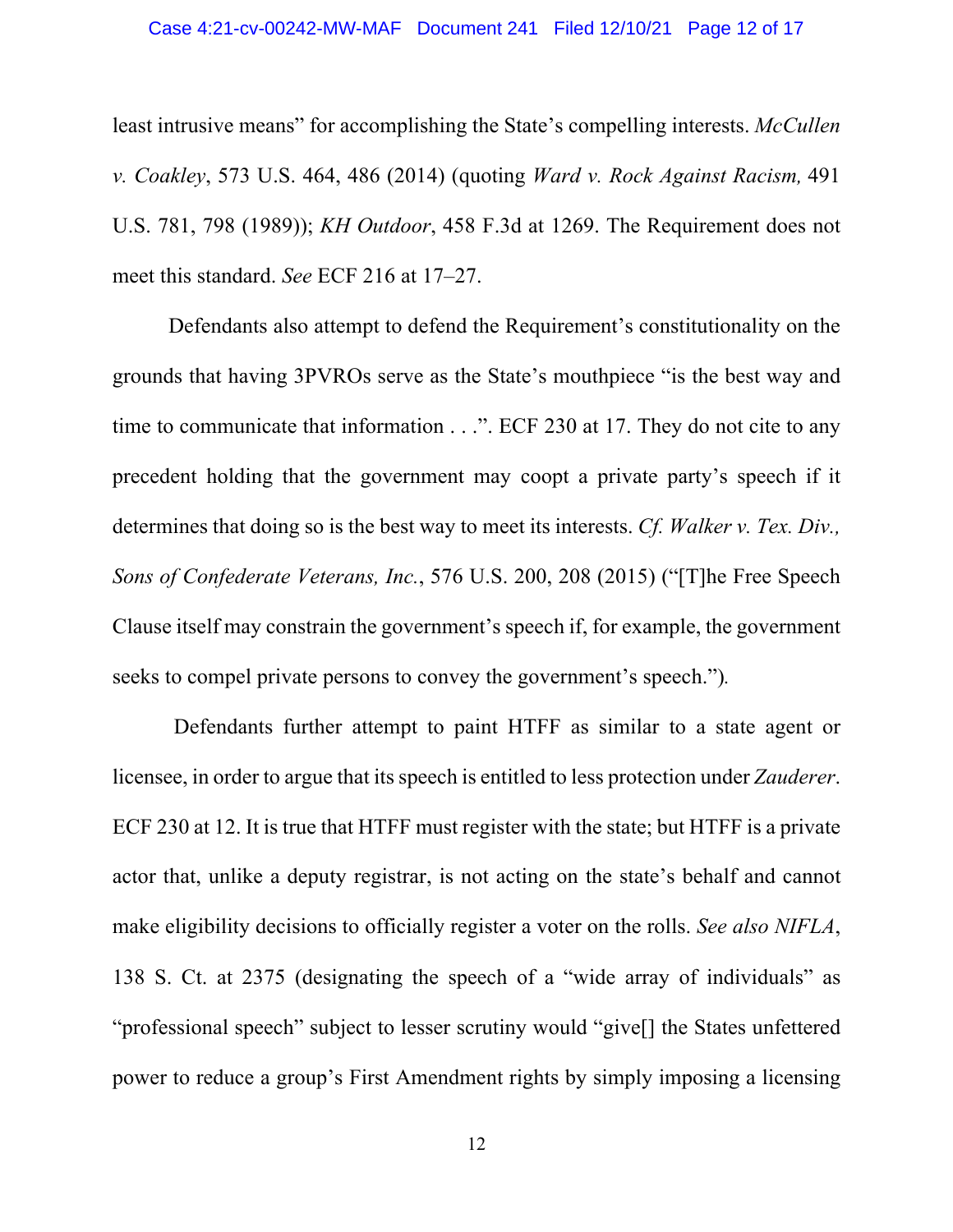requirement. States cannot choose the protection that speech receives under the First Amendment . . .").

Finally, Defendants make much of allegations of small numbers<sup>12</sup> of voter registration applications where information was allegedly filled out by a canvasser rather than an applicant without an applicant's consent, or an unsigned, neversubmitted form that was mailed to a now-deceased voter. ECF 230 at 2–3 (citing ECF 214-43, ¶¶ 19–20). These allegations, ECF 230 at 2–3 (citing ECF 214-43, ¶¶ 19–20), are a red herring. Crucially, a law that forces all 3PVROs to inform eligible voters of other registration options and that a voter's form might not be timely submitted is not narrowly tailored—or indeed even related—to preventing such activity. Defendants do not and cannot provide any basis for a trier of fact to determine that the Requirement would prevent misuse of voter registration forms or voters' information.

Accordingly, Defendants cannot show that a reasonable trier of fact could return a judgment for them on HTFF's compelled speech claim, and HTFF is entitled to summary judgment.

### **C. HTFF is entitled to summary judgment on its Due Process Claim.**

<sup>&</sup>lt;sup>12</sup> In comparison, as noted in HTFF's Memorandum in Support of Its Motion for Summary Judgment, 3PVROs have submitted more than 2 million voter registration applications since 2009. ECF 216 at 21 (citing 3PVRO Applications Database, ECF 212-29 at 100).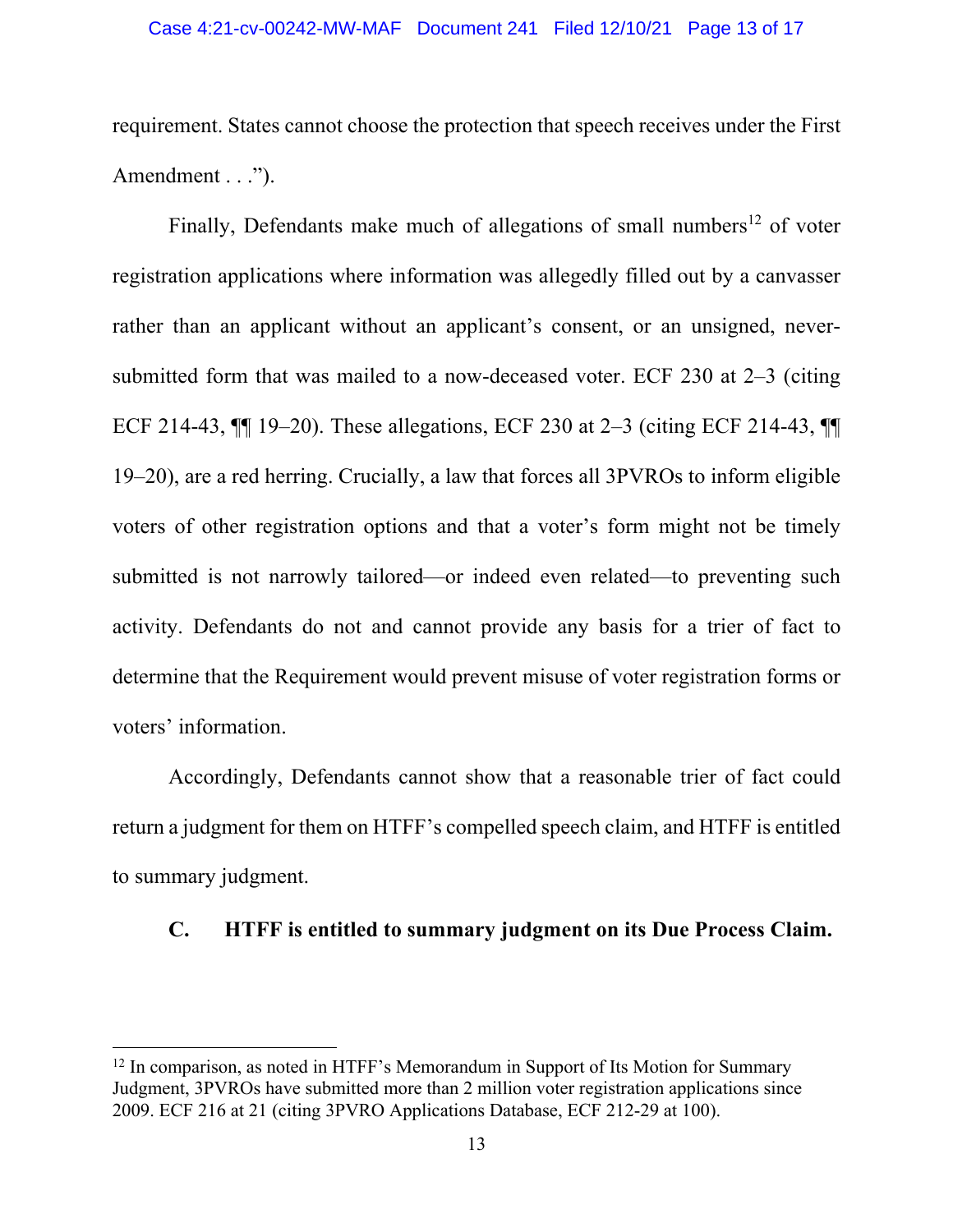Defendants raise no new arguments regarding HTFF's vagueness claim in their Response. Accordingly, for the reasons discussed in HTFF's Memorandum of Law in Support of its Motion for Summary Judgment, ECF 216 at 27–33, and its Response to Defendants' Motion for Summary Judgment, ECF 232 at 10–14, Defendants cannot show a genuine issue of material fact remains for trial as to this claim.

# **III. Conclusion**

This case represents one that is "so one-sided that one party must prevail as a matter of law." *Bowen v. Manheim Remarketing, Inc.*, 882 F.3d 1358, 1362 (11th Cir. 2018) (quoting *Anderson v. Liberty Lobby, Inc*., 477 U.S. 242, 251–52 (1986)). The record and applicable law clearly establish HTFF as that party. The Court should grant HTFF's Motion for Summary Judgment.

Dated: December 10, 2021 Respectfully submitted, */s/ Michelle E. Kanter Cohen* Michelle Kanter Cohen  Jon Sherman   Cecilia Aguilera  Fair Elections Center  1825 K Street NW, Suite 450  Washington, DC 20006  Main: (202) 331-0114  mkantercohen@fairelectionscenter.org jsherman@fairelectionscenter.org 

caguilera@fairelectionscenter.org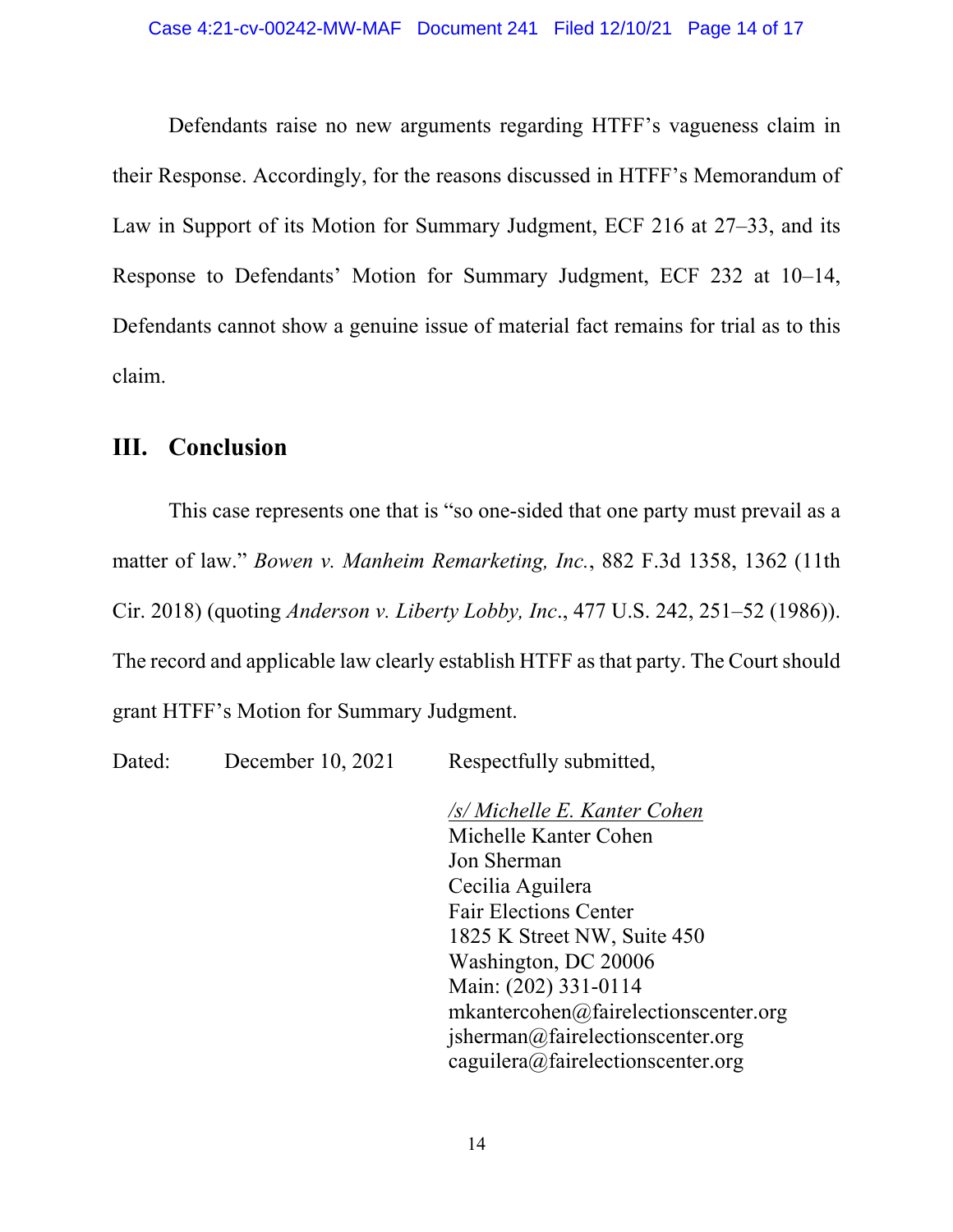Nancy G. Abudu (Fla. Bar No. 111881)  Southern Poverty Law Center  P.O. Box 1287  Decatur, GA 30031-1287  Main: (404) 521-6700  Fax: (404) 221-5857  nancy.abudu@splcenter.org

Debra A. Dandeneau (Fla. Bar No. 0978360) Ivan A. Morales (Fla. Bar No. 0150101) Angela C. Vigil (Fla. Bar No. 0038627) BAKER & MCKENZIE LLP 1111 Brickell Avenue, Suite 1700 Miami, FL 33131 Tel: (305) 789-8900 debra.dandeneau@bakermckenzie.com ivan.morales@bakermckenzie.com angela.vigil@bakermckenzie.com

*Attorneys for Plaintiff*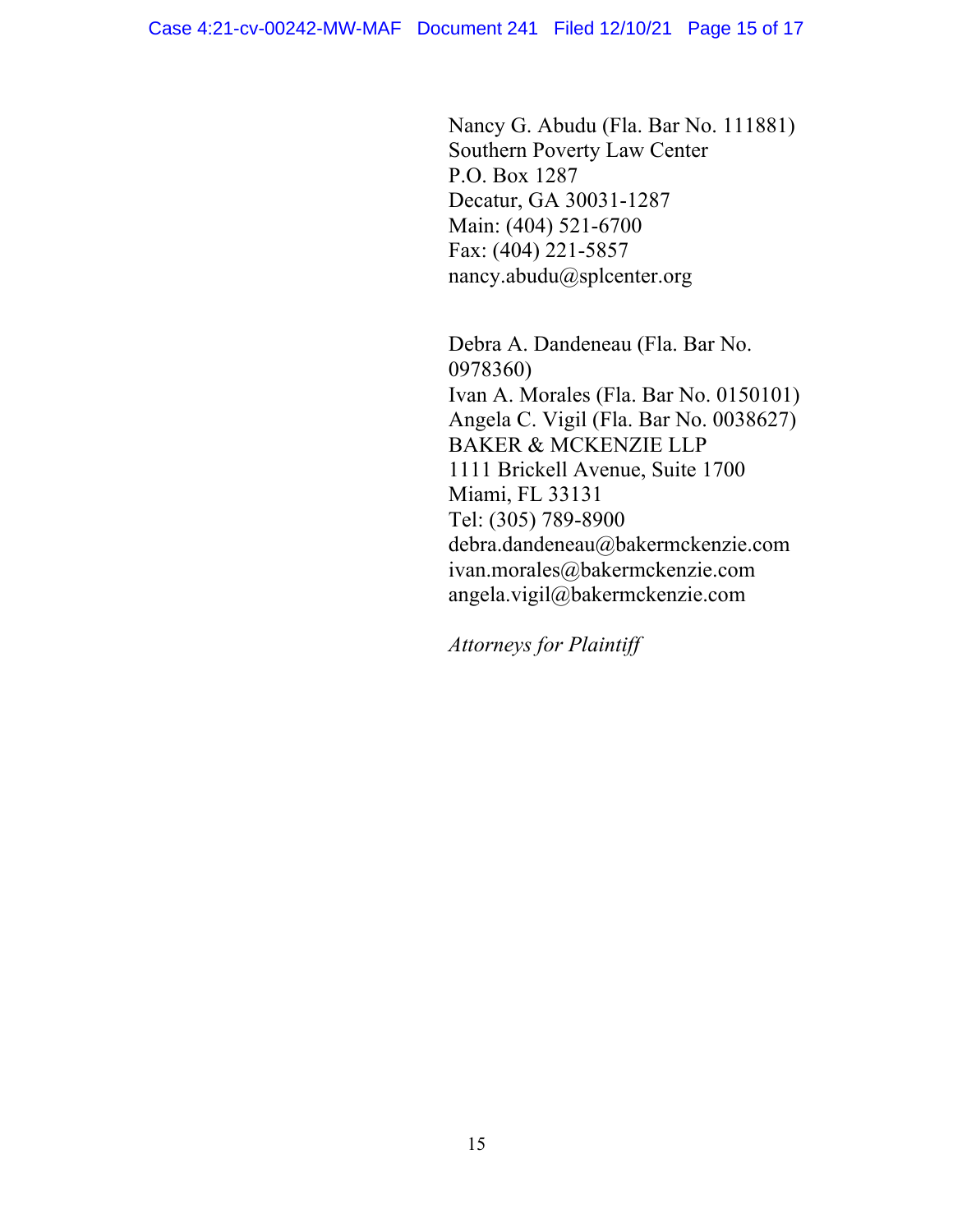### **CERTIFICATE OF WORD COUNT**

The undersigned certifies on this 10th day of December, 2021, that this document complies with word limits set forth in Rule 7.1(F), N.D. Fla. Loc. R., and contains 3,031 words which includes the headings, footnotes, and quotations, but does not include the case style, table of contents, signature block or Certificates of Word Count and Service.

*/s/ Michelle E. Kanter Cohen*

Attorney for Plaintiff